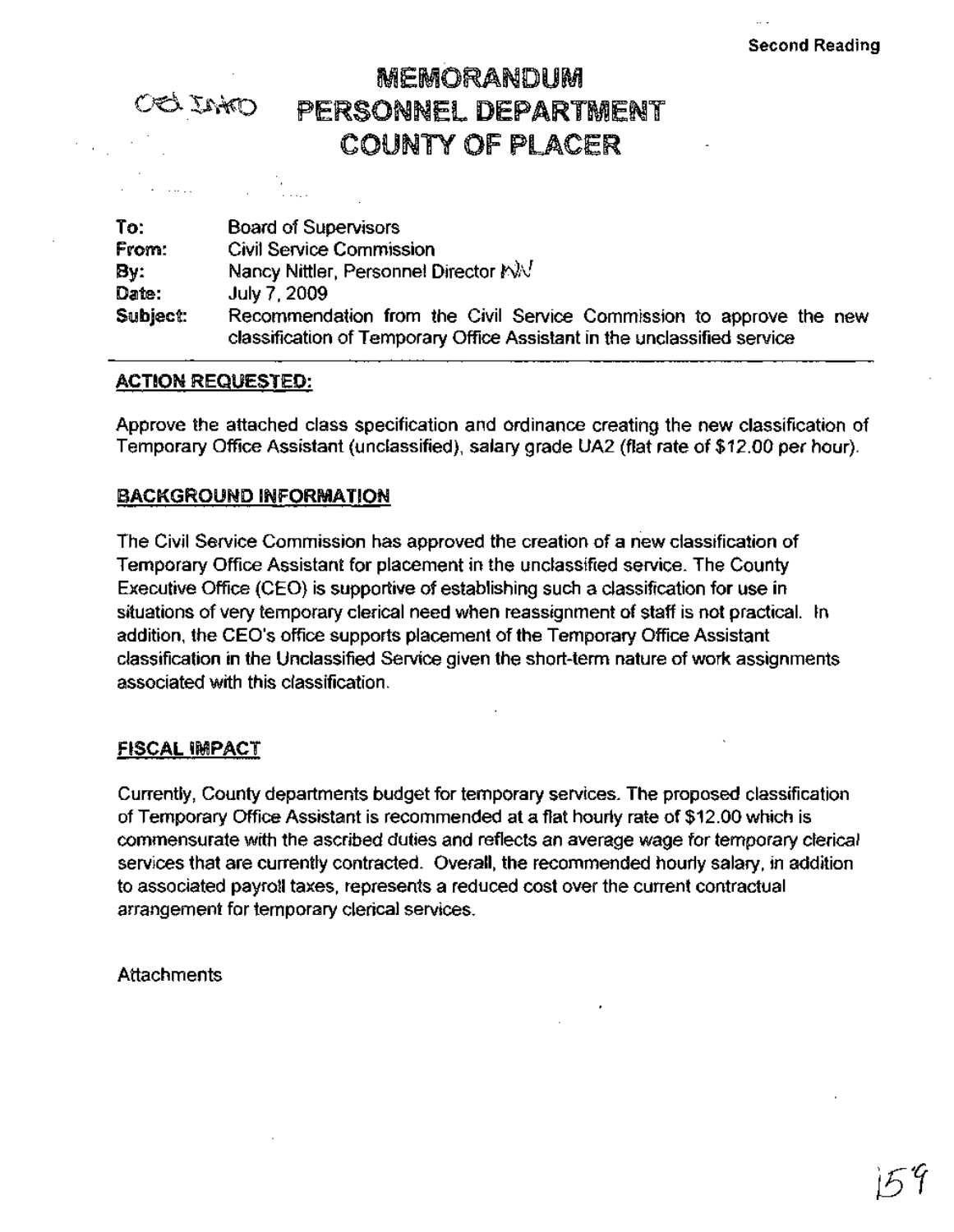## TEMPORARY OFFICE ASSISTANT

#### (Unclassified)

#### DEFINITiON

To perform a wide variety of general clerical, routine secretarial, or routine financial recordkeeping in support of the function and department to which temporarily assigned.

## DISTINGUISHING CHARACTERISTICS

This temporary class is distinguished from the clerical series in that positions are filled on an intermittent basis and limited to 1,000 hours per fiscal year. Employment in this class is temporary in nature and therefore not eligible for County benefits. No permanent appointments to the Classified Service will be made in this classification.

#### SUPERVISION RECEIVED AND EXERCISED

Receives immediate supervision from management, professional or supervisory personnel, and may receive work instruction from clerical personnel.

# EXAMPLES OF ESSENTIAL DUTIES  $\sim$  Essential duties may include, but are not limited to, the following:

Type, receive, issue, proofread and process a variety of documents and forms for assigned department, including general correspondence, memos, reports, and/or statistical charts from rough draft, recordings or verbal instruction.

Act as a receptionist; answer the telephone and wait on the general public; provide general information regarding department and assigned program.

Sort, file, update and maintain documents and records.

Operate standard office equipment including word processing applications as assigned; may perform duties on computer spreadsheet programs; operate stand alone computer software programs as related to assigned area.

Schedule appointments as assigned.

Attend meetings for the purpose of making notes; prepare and distribute meeting summaries.

May perform routine clerical accounting or bookkeeping work associated with the maintenance of financial records.

May receive, sort and distribute incoming and outgoing maiL

Build and maintain positive working relationships with co-workers, County employees and the public using principles of good customer service.

Perform related duties as assigned.

#### MINIMUM QUALIFiCATIONS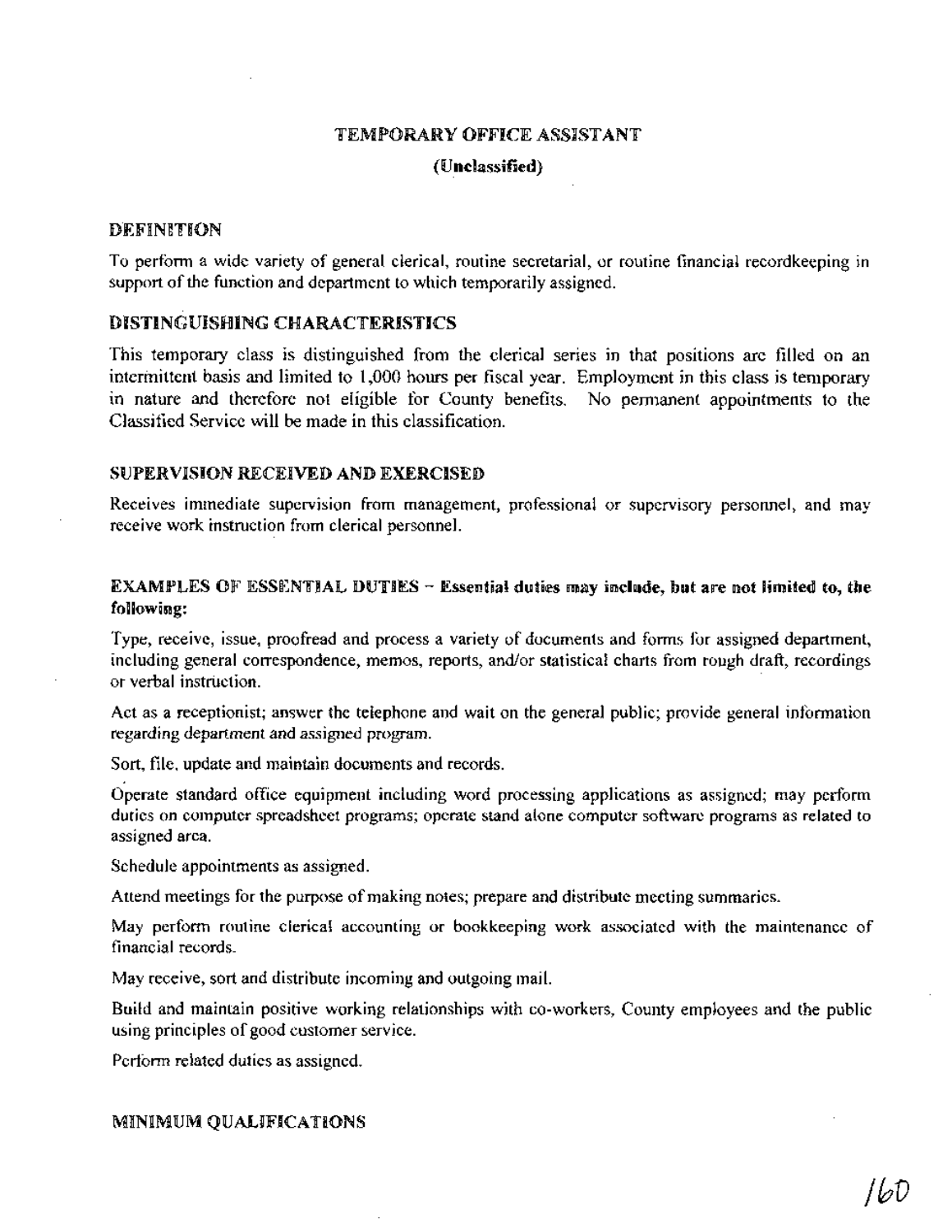## Knowledge of:

English usage, spelling, grammar, and punctuation.

Principles of customer *service* and reception techniques.

Basic office methods and equipment including filing and computer software applications.

Basic mathematical calculations.

# Ability to:

On a continuous basis, sit at desk and/or stand at counter for long periods of time. Intermittently twist and reach office equipment; write or use keyboard to communicate through written means; perform simple grasping and fine manipulation; lift light weight.

Intermittently review documents related to department operations; observe and identify problems related to duties; understand and explain routine department policies and procedures to the publicand staff.

Use a personal computer and office equipment necessary for successful job performance.

Schedule appointments and meetings as required.

Take notes and prepare meeting summaries.

Perform routine clerical work including maintenance of appropriate records and preparation of general reports.

Verify and check files and data.

Understand and carry out both oral and written directions.

Perform basic mathematical calculations.

Establish and maintain effective working relationships with those contacted in the course ofwork.

Work with various cultural and ethnic groups in a tactful and effective manner.

Type accurately at a speed necessary for successful job performance.

## Experience and Training

Any combination of experience and training that would likely provide the required knowledge and abilities is qualifying. A typical way to obtain the knowledge and abilities would be:

## Experience:

Two years of general clerical and/or financial or statistical recordkeeping experience.

# Training:

Equivalent to the completion of the twelfth grade.

## License or Certificate:

May need to possess a valid driver's license as required by the position. Proof of adequate vehicle insurance and medical clearance may also be required.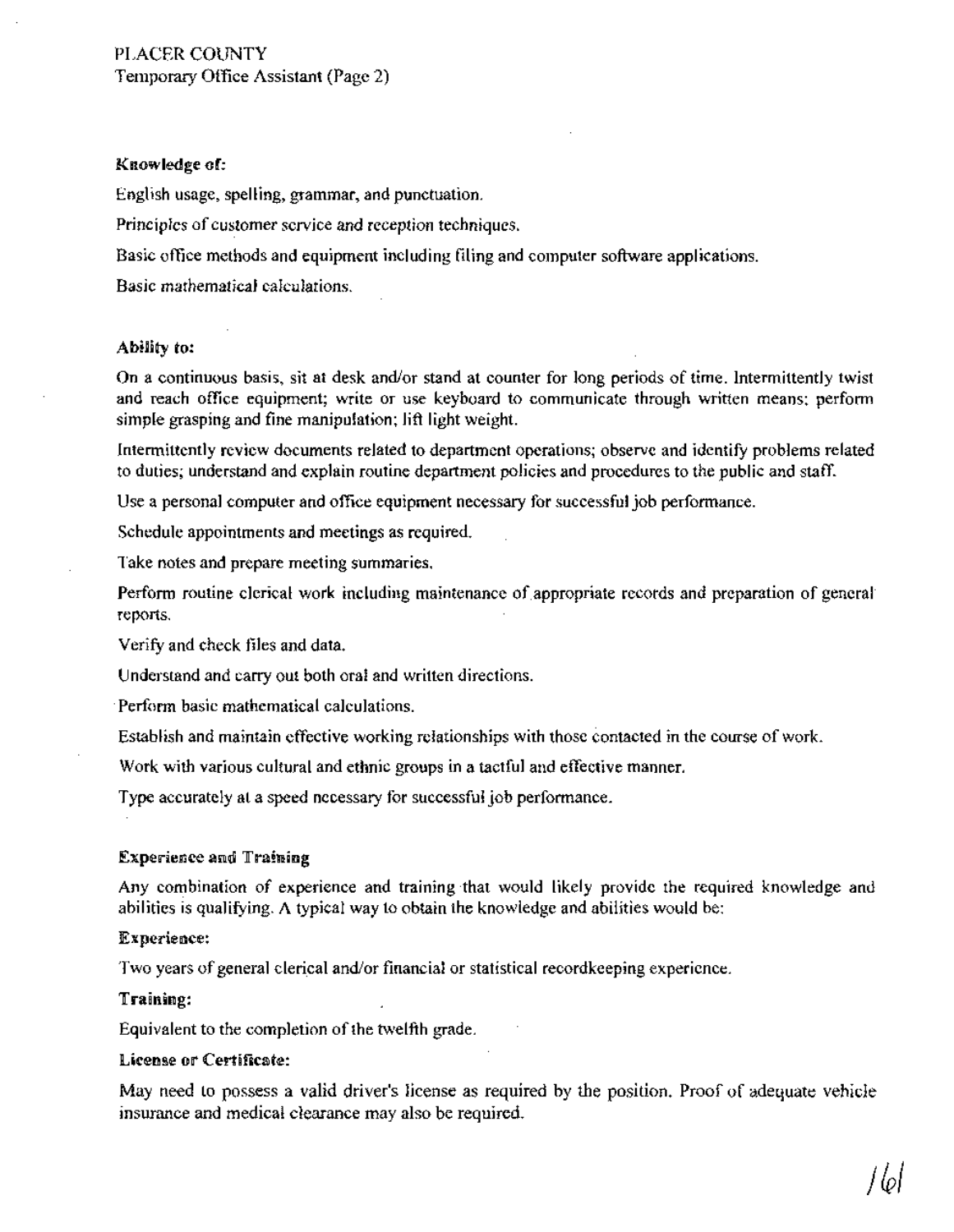# Before the Board Of Supervisors County of Placer, State of California

In the matter of: An ordinance amending the un-codified Unclassified Service - Schedule of Classifications, Salary Plan and Grade Ordinance for the job classification of Temporary Office Assistant.

Ordinance No.: \_

First Reading: July 7, 2009

The following Ordinance was dUly passed by the Board of Supervisors of the County of Placer at a regular meeting held  $\frac{1}{b}$   $\frac{1}{c}$   $\frac{1}{c}$   $\frac{1}{c}$   $\frac{1}{c}$   $\frac{1}{c}$   $\frac{1}{c}$   $\frac{1}{c}$  by the following vote on roll call:

Ayes:

Noes:

Absent:

Signed and approved by me after its passage.

Chairman, Board of Supervisors

Attest: Clerk of said Board

THE BOARD OF SUPERVISORS OF THE COUNTY OF PLACER, STATE OF CALIFORNIA, DOES HEREBY ORDAIN AS FOLLOWS:

The un-codified Unclassified Service - Schedule of Classifications, Salary Plan and Grade Ordinance are hereby amended as follows: (Additions to ordinance shown in bold and underline, deletions shown with strike-through.)

) b2